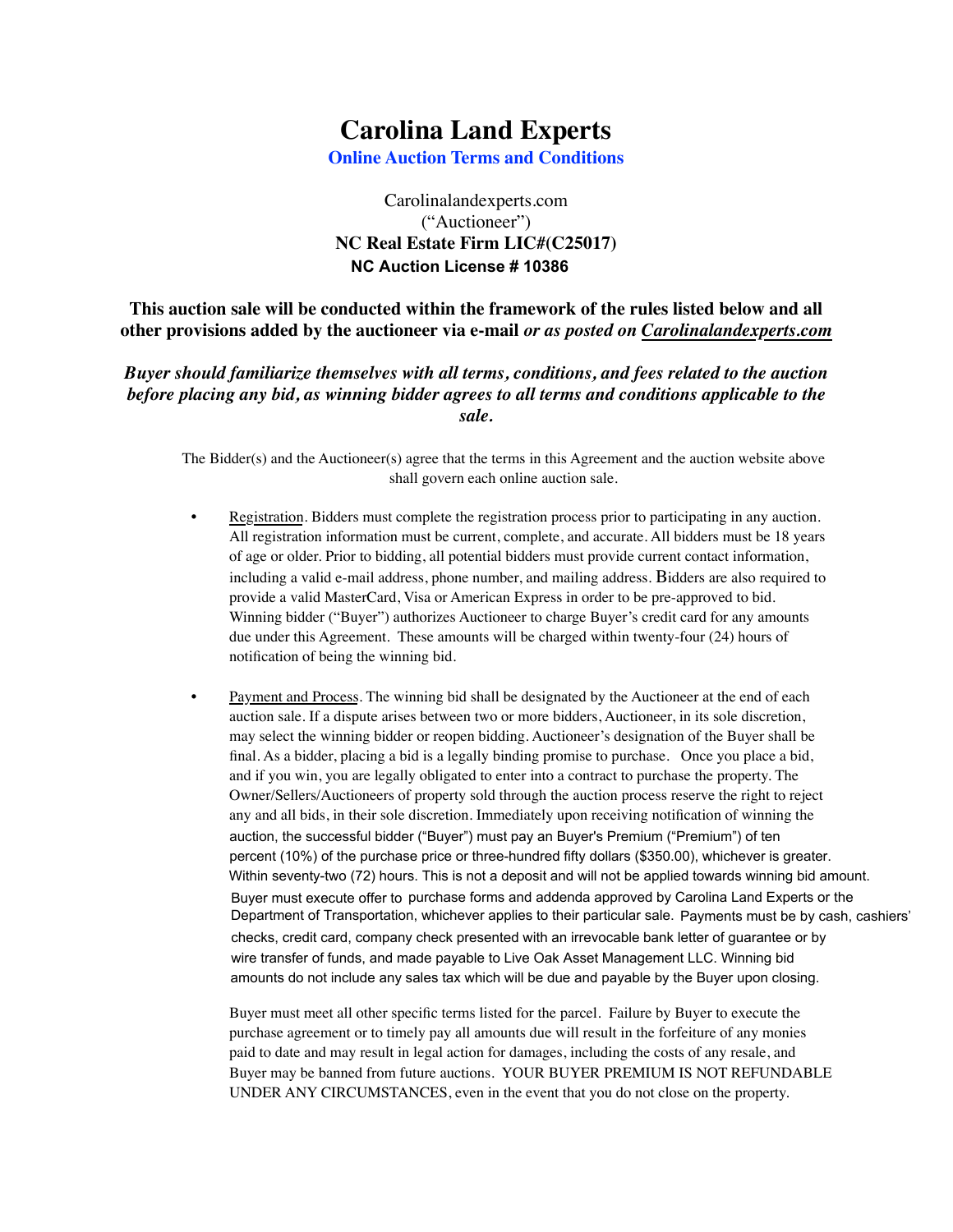- Suspension/Termination of sale. Any property may be withdrawn from sale by Auctioneer or the Department of Transportation ("DOT") at any time prior to the winning bid being accepted. Prior to the end of the auction, auctioneer and the seller reserve the right, for any reason, in their sole discretion, to terminate, change or suspend any aspect of any auction sale. If the Buyer fails to timely execute the documents or pay the money due and payable, Auctioneer reserves the right to void the auction results and to resell. Failure to pay for lots won on this online auction will result in legal action against Buyer by either the Owner/Seller and/or the Auctioneer. Further, the Buyer may be banned from any future auctions. Buyer shall be responsible for collection costs and damages resulting from any resale. The Owner/Sellers/Auctioneer of property sold through this web site reserve the right to reject any and all bids, if they so choose.
- Limitation of Liability. The descriptions of item/lots appearing in the auction and in advertising prior to the auction are believed to be true and accurate. Nevertheless, neither those descriptions nor any oral statements made by Owner/Seller or Auctioneer and employees concerning any item/ lot shall be construed as a warranty, either expressed or implied. ITEM/LOTS ARE ALL SOLD AS IS - WHERE IS – HOW IS and WITH ALL FAULTS, known, apparent, or otherwise. Neither Auctioneer, its employees, agents and assigns, nor the Owner/Seller or Department of Transportation ("DOT") make any representations as to the nature, quality, quantity, size, suitability, access, or any other condition of or related to the parcel, including its fitness for a particular purpose. Auctioneer/Owner/Seller/DOT strongly encourage interested parties to carefully inspect each lot to determine the lot's nature, quality, condition, size, and suitability for their particular purpose. All Bidders shall perform whatever due diligence they deem appropriate PRIOR to placing a bid and Buyers who make bids are purchasing the property AS IS-WHERE IS. Buyers expressly agree that they are not bidding in reliance on any representations or listing information made by Auctioneer. Buyer agrees that the failure by the Buyer to inspect will not constitute grounds for any legal claim, adjustment, refund, termination of the contract for sale, or refusal to close the sale.
- No Warranties. The terms and conditions herein along with any terms posted online at CarolinaLandExperts.com and the Department of Transportation constitute the complete and exclusive terms of the sale. The IMPLIED WARRANTIES OF MERCHANTABILITY AND FITNESS FOR A PARTICULAR PURPOSE, AND ALL OTHER WARRANTIES, EITHER EXPRESSED OR IMPLIED, ARE SPECIFICALLY EXCLUDED from this sale and are expressly waived by the Buyer. Auctioneer is not responsible for the actions the Owner/Sellers and Buyers take before, during, and after the auction, typographical errors, misprints, loss of merchandise/ money, damage or failure of equipment, and Buyer's visit to any property is expressly at Buyer's own risk. Bidder/Buyer shall be responsible for any damages caused by them or their vendors while inspecting the property prior to or after the auction. Bidders and Buyer accept responsibility for and agree to indemnify, defend and hold harmless each Owner/Seller and Auctioneer and their employees, officers, owners, affiliates, subsidiaries, directors, agents and representatives from and against any and all claims, losses, damages, liabilities, judgments, fees, costs and expenses related to, or arising from the use of the Site and the purchase and bidding on any property listed by Auctioneer.
- All Terms Final. No adjustment will be made with regard to lot specifications after auction has concluded with a winning high bidder.
- Closing Costs. Buyer shall pay all closing costs associated with the purchase, including but not limited to the cost of attorneys' fees, inspections, vendors, and recording fees. Upon closing, DOT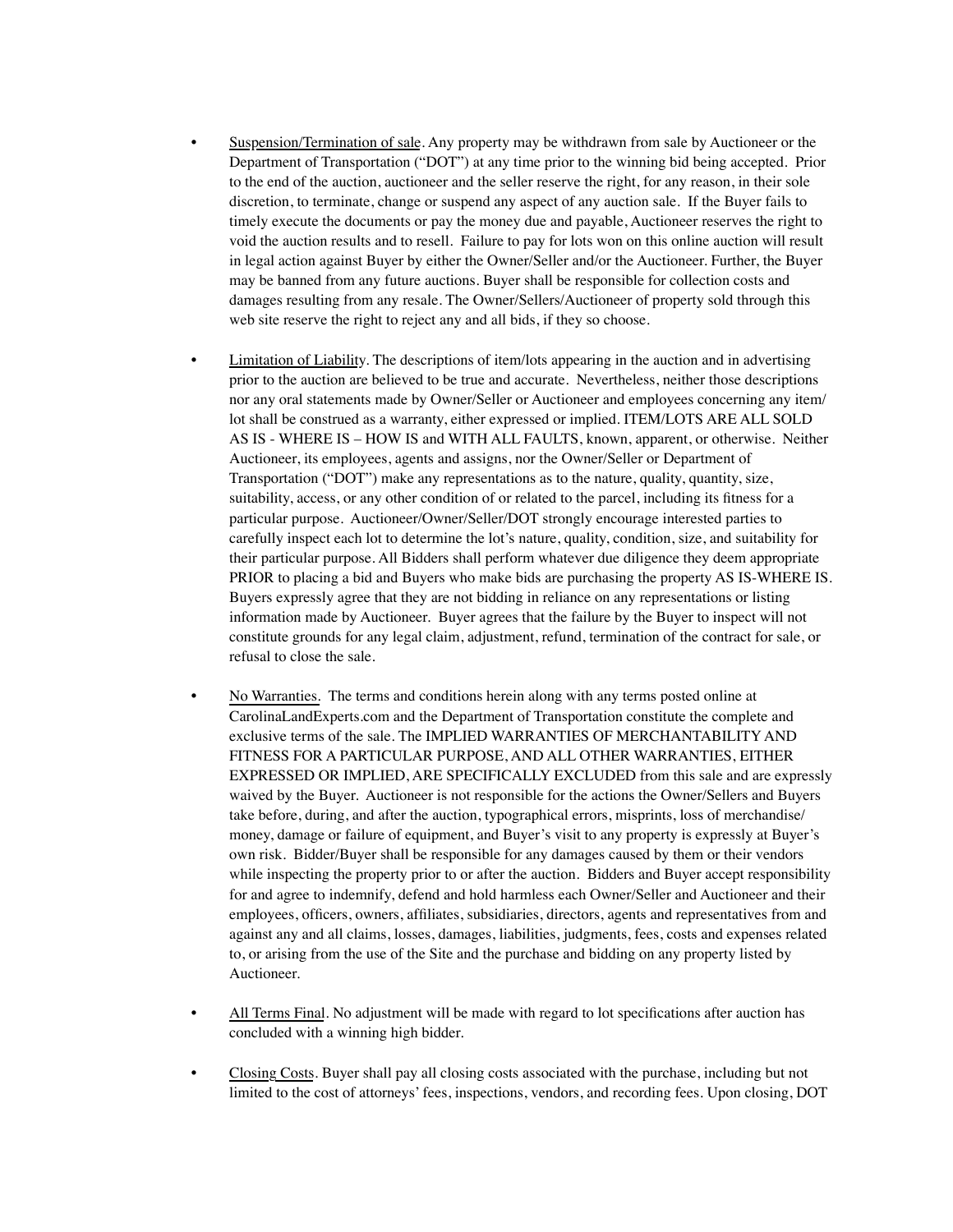will file the deed electronically and will furnish Buyer with an electronic copy of the recorded deed.

- Independent Contractor. Auctioneer is providing services as an independent contractor for the Owner/Seller and is not responsible for any representations made by other parties.
- Limitations. Bidder's and Buyer's ability to utilize the site may be impacted by the number of bidders competing for a parcel, issues with Auctioneer's website, bidder's computer, the internet, and other factors. By placing a bid on any parcel, bidders and Buyer waive the right to pursue any damage claim, known or unknown, against Auctioneer, owner, seller, or DOT. Bidder's only recourse is to discontinue use of the auction site. Auctioneer reserves the right to terminate Bidder's registration at any time and may impose limits on certain features of the auction site or restrict access to, or use of, part or the entire site without notice or penalty. Auctioneer is not responsible for any interruption in service, errors, and/or issues with the site and does not guarantee continual, uninterrupted or error free service. Bidder and Buyer acknowledge that this auction is conducted electronically and relies on hardware and software that may malfunction without warning. The Auctioneer, in its sole discretion, may void any sale, temporarily suspend bidding and re-sell any item/lots that are or were affected by any malfunction.
- Personal Data. Auctioneer gathers information about Bidders and Owner/Sellers for the purposes of conducting online auctions and advertising. Auctioneer does not sell or release this information to third-parties. Auctioneer uses email mailing lists to notify its customers about online and live auctions. If you are receiving a particular mailing and wish to discontinue receiving future mailings, simply forward the received email to Auctioneer to have your name promptly removed from our list.
- Registration information. Bidder is responsible for any bids placed under Bidder's registration number and password. The security of Bidder information is the sole responsibility of Bidder. Bidder will be responsible for any and all bids placed under Bidder's registration number. If at any time Bidder believes that Bidder's number and password have been compromised the Bidder must notify the Auctioneer immediately.
- Restrictions. Bidders agree to refrain from utilizing any robot, spider, other automatic device, or manual process to monitor or copy the auction site or the content contained therein. Bidders also agree to refrain from using any device, software or routine to interfere or attempt to interfere with the proper working of the auction site or any auction sale. Bidders agree to refrain from taking any action that imposes an unreasonable or disproportionately large load on Auctioneer's website, tools, or servers. Bidders shall not copy, reproduce, alter, modify, create derivative works, or publicly display any content from the auction site without prior, express written permission of the Auctioneer.
- Indemnification. Bidders hereby indemnify and hold harmless 3289 dba Carolina Land Experts LLC and Live Oak Asset Management LLC for any issues that arise during any visit to the premises on any auction preview days, any and all auction sale days and any and all days requiring access to any premises including but not limited to the following: 1) Accident or injury to Bidder or Bidder's invitees or vendors; and 2) Claims for loss or damage to any personal property or equipment that Bidder may bring on to the premises. It is further understood and agreed that Bidders must obtain the express written permission of the Seller or Carolina Land Experts LLC prior to accessing the property. It is furthermore understood and agreed that, if permission for operation or activation is granted, Bidder will assume all liability for damage and costs of repair if Bidder or Bidder's